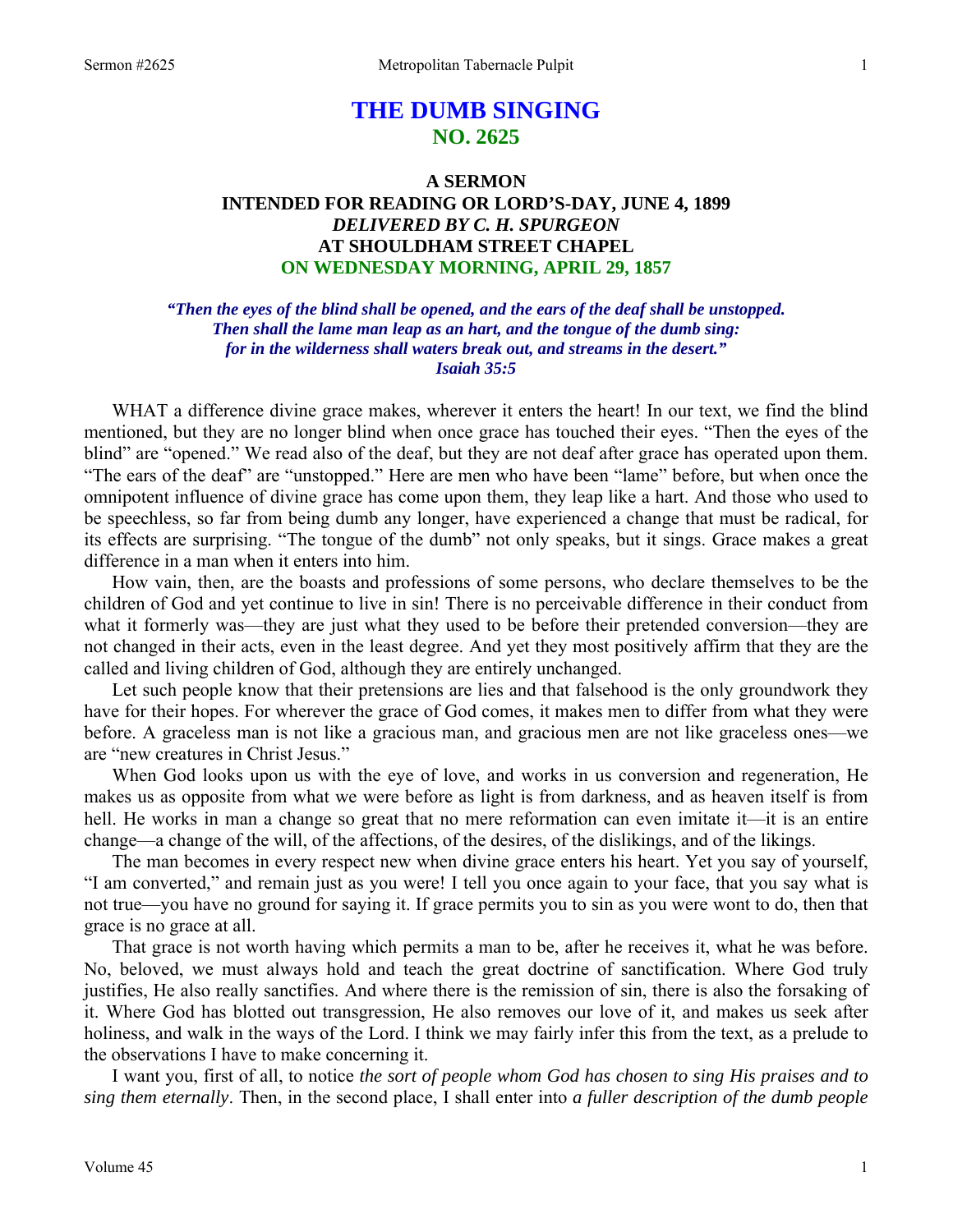*here mentioned*. Then, thirdly, I shall try to mention *certain special times and seasons when those dumb people sing more sweetly than at others*.

**I.** First, then, THE PERSONS WHOM GOD HAS CHOSEN TO SING HIS PRAISES FOREVER. "The tongue of the *dumb* shall sing."

 I ask you, first, to note that *there is no difference, by nature, between the elect and others.* Those who are now glorified in heaven and who walk the golden streets clad in robes of purity, were, by nature as unholy, and defiled, and as far from original righteousness, as those who, by their own rejection of Christ and by their love of sin, have brought themselves into the pit of eternal torment, as punishment for their iniquities.

 The only reason why there is a difference between those who are in heaven and those who are in hell is because of divine grace, and divine grace alone. Those in heaven would have been cast away had not everlasting mercy stretched out its hand and rescued them. They were by nature not one whit superior to others.

 They would as certainly have rejected Christ and have trodden under foot the blood of Jesus as did those who were cast away, if grace, free grace, had not prevented them from committing that sin. The reason why they are Christians is not because they did naturally will to be so, nor because they did by nature desire to know Christ, or to be found of Him—but they are now saints simply because God made them so.

 He gave them the desire to be saved. He put into them the will to seek after Him. He helped them in their seekings, and afterwards brought them to feel that peace which is the fruit of justification. But by nature, they were just the same as others, and if there is any difference, we are obliged to say that the difference does not lie in their favor.

 In very many cases, those who now "rejoice in hope of the glory of God" were the very worst of men. There are multitudes who now bless God for their redemption who once blasphemed Him—who, as frequently as they dared to do so, implored that the curse of God might rest upon their fellows and upon themselves. Many of the Lord's anointed were once the very castaways of Satan, the sweepings of society, the refuse of the earth, those whom no man cared for, who were called outcasts, but whom God has now called desired ones, seeing that He has loved them.

 I am led to these thoughts from the fact that we are told here that *those who sing were dumb by nature*. Their singing does not come naturally from themselves—they were not born songsters. No, they were dumb ones whom God would have to sing His praises. It does not say the tongue of the stammerer, or the tongue of him who blasphemed, or of him who misused his tongue, but "the tongue of the dumb"—those who have gone furthest from any thought of singing, those who have no power or will to sing—the tongue of such as these shall yet be made to sing God's praises.

 It is a strange choice that God has made. Strange for its graciousness, strangely manifesting the sovereignty of His will. When God resolved to build for Himself a palace in heaven of living stones, where did He get them? Did He go to look for the richest and purest marble in the quarries of earthly perfection? No, you saints, "Look unto the rock whence ye are hewn, and to the hole of the pit whence ye are digged." So far from being stones that were white with purity, you were black with defilement, seemingly utterly unfit to be built into the spiritual temple which would be the dwelling place of the Most High.

 Yet He chose you to be trophies of His grace and of His power to save. Goldsmiths make exquisite forms from precious material, they fashion the bracelet and the ring from gold. But God makes His precious things out of base material. From among the black pebbles of the muddy pond He has taken up stones which He has set in the golden ring of His immutable love, to make them into gems to sparkle on His finger forever.

 He has not selected the best, but apparently the worst of men, to be the monuments of His grace. And when He would have a choir in heaven that should with tongues harmonious sing His praises—a chorus that should forever chant hallelujahs louder than the noise of many waters and like great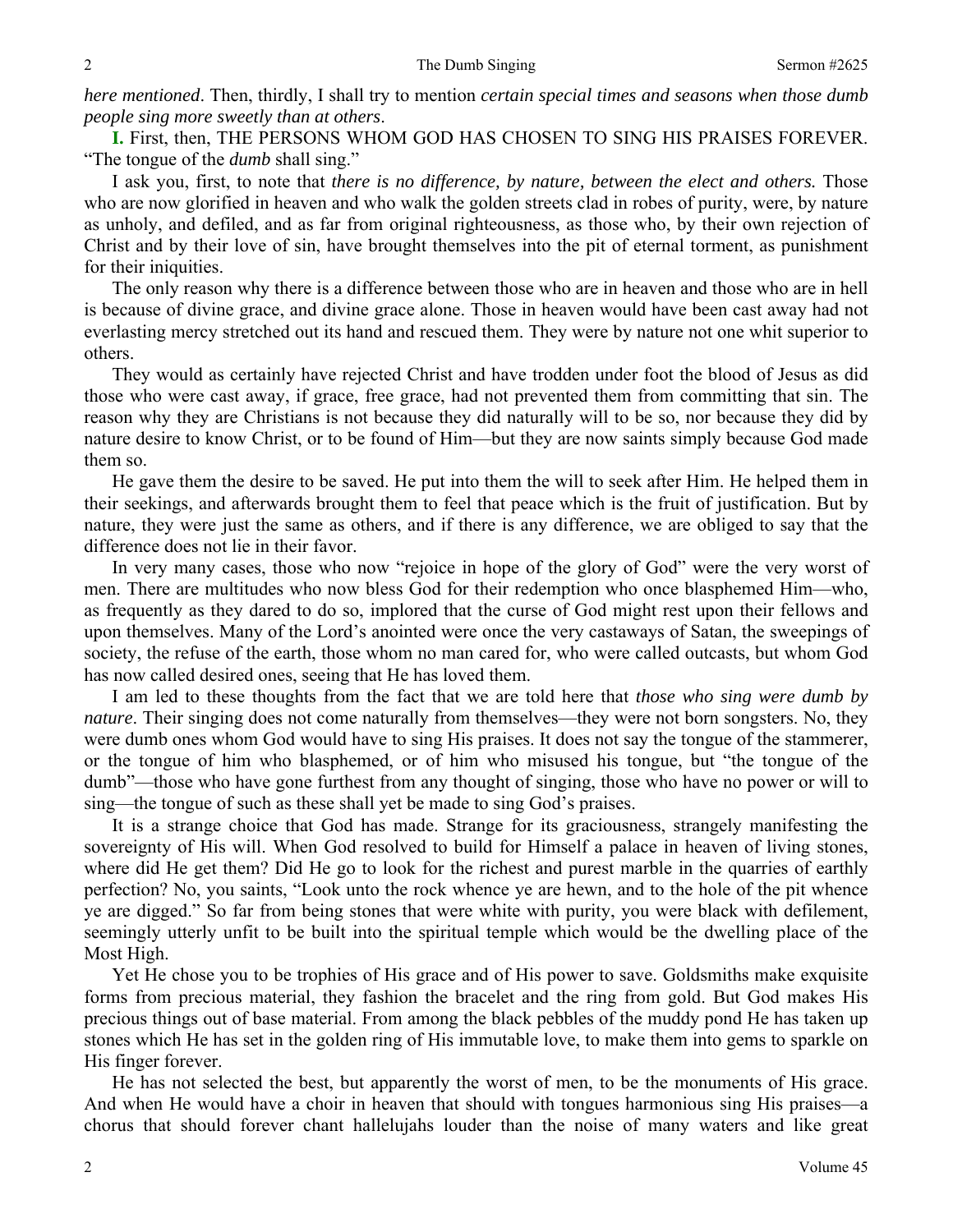thunders—He did not send Mercy down to seek earth's songsters and call from us those who have the sweetest voices.

 But He said, "Go, Mercy, and find out the dumb, and touch their lips, and make them sing. The virgin tongues that never sang My praises before, that have been silent until now, shall break forth in rhapsodies sublime and they shall lead the song—even angels shall but attend behind and catch the notes from the lips of those who once were dumb."

 Oh, *what a fountain of consolation this opens for you and for me*! Ay, beloved, if God did not choose the base things of this world, He would never have chosen us. If He had regard unto the countenances of men, if He were a respecter of persons, where had you and I been this day? We had never been the subjects of His love and mercy.

 No, as we look upon ourselves now, and remember what we once were, we are often obliged to ask our Lord,—

> *"Why was I made to hear Thy voice, And enter while there's room; When thousands make a wretched choice, And rather starve than come?"*

And we have no difficulty in finding the right answer in the next verse of the hymn,—

*"'Twas the same love that spread the feast, That sweetly forced us in; Else we had still refused to taste, And perish'd in our sin."* 

 Grace is always grace, but it never seems so gracious as when we see it brought to our unworthy selves. Ay, my friends, you may be Arminians in your doctrine, but you can never be Arminians in your feelings—you are obliged to confess that salvation is all of grace and to cast away the thought that the Lord chose you because of your foreseen faith or good works.

We are obliged to come to this point—to feel and know that it must have been of mercy, free mercy, and of that alone—that we were not capable of doing good works without His grace enabling us to do them. And therefore, they never could have been the motive for the Lord's love, nor the reason why it flowed towards us.

 O you unworthy ones, you saints that feel your deep natural depravity and mourn over your ruin by the fall of Adam, lift up your hearts to God! He has delivered you from all the impediments which Adam cast upon you. Your tongue is loosed now—Adam made it dumb, but God has loosed it. Your eyes, which were blinded by Adam's fall, are now opened by Him who has lifted you up from the horrible pit and the miry clay. What Adam lost for us, Christ has regained for us. He has set our feet upon a rock and established our goings—and He has put a new song into our mouth, even praise unto our God.

 Before I leave this point, I must remind you *how this ought to give you encouragement in seeking to do good to others*. Why, my brethren, I can never think any man too far gone for God's mercy, since I know that He saved me. Whenever I have felt despondent about any of my hearers, who have for a long time persevered in guilt, I have only had to reach down my own biography from the shelves of my memory, and think what I was, till grace rescued me and brought me to my Savior's feet.

 And then I have said, "It will be no wonder if that man is saved—after what the Lord has done for me, I can believe anything of my Master. If He has blotted out my transgressions, if He has put away my sins, then I can never despair of any of my fellow creatures. They may be dumb now, but He can make them sing."

 Your son John is a sad reprobate—keep on praying for him, mother—God can change his very nature. Your daughter's heart seems hard as adamant, but He, who makes the dumb sing, can cause even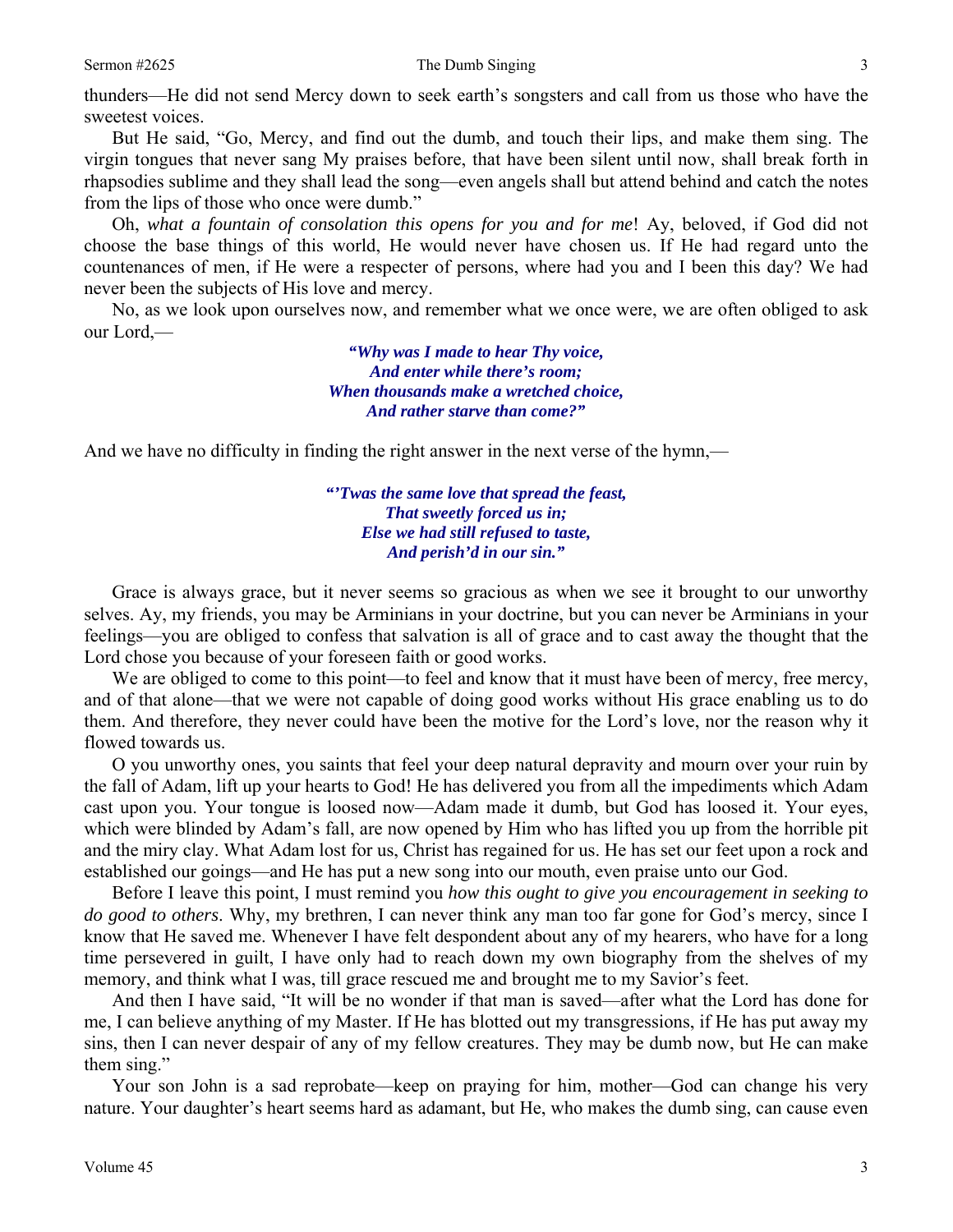that rock to melt. Believe in God for your children, as well as for yourselves. Take their cases before His throne of grace. Rely upon Him to save them and believe that in answer to earnest prayer, He will do so.

 And if you have neighbors who are full of the pestilence of sin, whose vices come up before you as a stench in your nostrils, yet fear not to carry the Gospel to them. Though they be harlots, drunkards, swearers, be not afraid to tell them of the Savior's dying love. He makes the dumb sing—He does not ask for even a voice to begin with—they are dumb and He does not ask of them even the power of speech, but He gives them the power.

 If you have neighbors who keep not the Sabbath, love not God, and are not willing to come to His house, but even despise Christ—if you find them as far gone as they can be, recollect, He makes the dumb to sing and therefore He can make them live.

 He needs no goodness in them to begin with—all He wants is the rough, raw material, unhewn, unpolished—and He does not even need good material. Bad as the material may be, He can make it into something inestimably precious, something that is worthy of His precious blood. Go on with your work for Christ, dear friends, and fear not concerning the worst of men and women—if the dumb can be made to sing, then surely you can never say that any man need be cast away because Christ cannot save them.

**II.** I am now to enter into A FULLER DESCRIPTION OF THESE DUMB PEOPLE. Who are they?

 Sometimes I get a good thought out of *Cruden's Concordance*. I believe that is the best commentary to the Bible and I like to study it. I opened it lately at the word "dumb," and I found Master Cruden describing five different kinds of dumb people, but I shall name only four of them. The first dumb people he mentions are those who cannot speak. Then, secondly, those who will not speak. Thirdly, those who dare not speak, and fourthly, those who have nothing to say, and therefore are dumb.

 Among the dumb people who shall sing are, first, *those who cannot speak*. That is the usual meaning of the word dumb*.* The others are, of course, only figurative applications of the term. We call a man dumb when he cannot speak. Now, spiritually, the man who is still in trespasses and sins is dumb, for he is dead and there is none so dumb as a dead man.

 We used to hear, in our childhood, that they buried none but deaf and dumb persons in certain churchyards! That saying was intended to tickle our childish fancies and it misled us a little, but the meaning was, that none but dead people were buried there.

 The Word of God assures us that unregenerate men are spiritually dead. It follows, then, that they must be spiritually dumb. They cannot sing God's praises. They know Him not and therefore they cannot exalt His glorious name. They cannot, in their natural state, confess their sins. They may utter the words of confession, but they cannot really confess, for they do not know the evil of sin, nor have they been taught to feel what a bitter thing it is.

 "No man can say that Jesus is the Lord, but by the Holy Ghost," and these people cannot truly do so. It may be they can talk well of the doctrines, but they cannot speak of them out of the fullness of their hearts, as living and vital principles which they possess in themselves. They cannot join in the songs, nor can they take part in the conversation of Christians.

 If they sit for a while with the saints, perhaps they let it be known that they have culled a few phrases, which they use and apply to certain things about which they do not know anything. They talk a language the meaning of which they do not comprehend—like Milton's daughters reading to their father strange tongues which they did not understand. So far as the essence of the matter is concerned, these spiritually dead people are dumb.

 But hail to sovereign grace! "The tongue of the dumb shall sing!" God will have His darlings made what they should be. They are dumb by nature, but He will not leave them so. They cannot now sing His praises, but they shall do it. They do not now confess their sins, but He will bring them on their knees yet and make them pour out their hearts before Him.

 They cannot now talk the tongue of Canaan, or speak the language of Zion, but they shall do it soon. Grace, omnipotent grace, will have its way with them. They shall be taught to pray. Their eyes shall be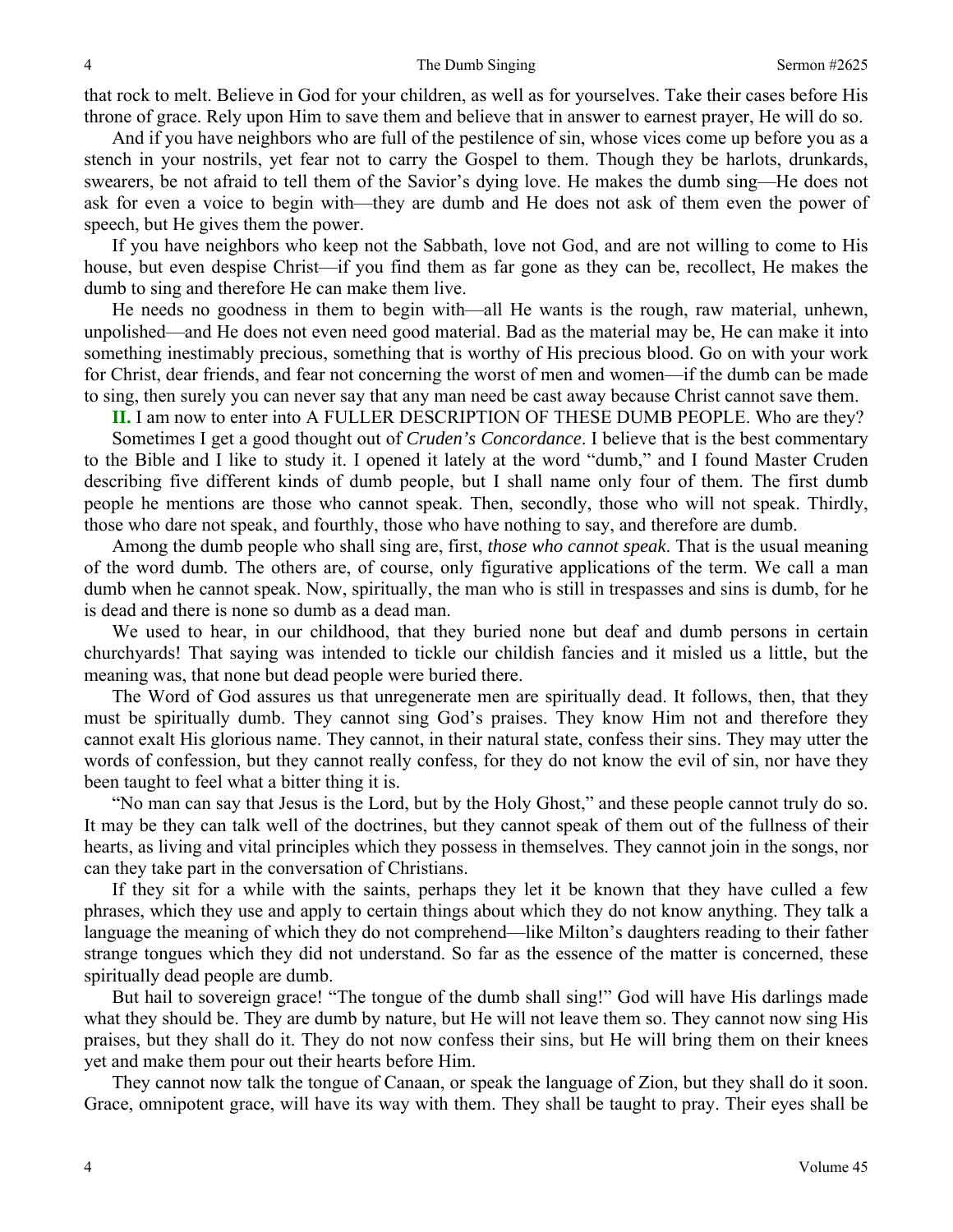made to flow with tears of penitence and then, after that, their lips shall sing to the praise of sovereign grace.

 I need not dwell upon this point because there are many here who once were dumb, who can bless God that now they can sing. Does it not sometimes seem to you, beloved, a very strange thing that you are what you are? I should think it must be one of the strangest things in the world for a dumb man to speak, because he has no idea how a man feels when he is speaking, he has no notion of the thing at all.

 A man, blind from his birth, has no idea what kind of a thing sight can be. I have heard of a blind man, who supposed that the color scarlet must be very much like the sound of a trumpet. He knew no other way of describing it. So, the dumb man has no notion of the way to talk.

 Do you not think it is a strange thing that you are what you are? You said once, "I will never be one of those canting Methodists. Do you think I shall ever make a profession of religion? What! I attend a prayer meeting? It is not likely." And you went along the streets in all your gaiety of mirth and said, "What! I become a little child and give up my mind to simple faith, and not reason at all? What! Am I to abandon all argument about things and simply take them for granted, because God has said them? Nay, that never can be."

 Yet that is what has happened and I will be bound to say it will be a wonder to you, as long as you are here, that you are the child of God. And even in heaven itself your greatest wonder will be that you were ever brought to know the Savior.

 But there are, next, *some dumb people who will not speak*. They are mentioned by Isaiah. He said some of the watchmen in his day were "dumb dogs." I bless God that we have not so many of these dumb people as we used to have. God has raised up, of late, especially in the Church of England, a large number of thoroughly Evangelical men, who are not afraid to declare the whole counsel of God.

 There are many such faithful preachers of the Gospel to be found. There is no reason why the Church of England should not be thoroughly Evangelical. If it keeps to its Articles, it ought to be. It is the most inconsistent church in all the world, if it is not Calvinistic—and it will be inconsistent, unless it keeps to those grand fundamental truths which are written in its Articles and which are a code of faith to be received by all believers.

 But oh! there are a great many preachers among Dissenters and in the Church of England, too, that are "dumb dogs." There are still plenty who hardly know anything about the Gospel. They preach about a great many things, but little or nothing about Jesus Christ. They buy their sermons cheaply and preach them at their ease. They ask God to teach them what to say and then pull their manuscripts out of their pockets!

 We have had to mourn, especially in years gone by, that we could look from parish to parish and find only "dumb dogs" in the pulpits. And some men who might have spoken with a little earnestness, if they had liked, let the people slumber under them instead of preaching the Word with true fidelity, remembering that they will have to give account to God at the last.

 My aged grandfather tells a story, which I believe he could verify, of a person who once resided near him and called himself a preacher of the Gospel. He was visited by a poor woman who asked him what was the meaning of the new birth, and he replied, "My good woman, why do you come to me about that matter? Nicodemus, a ruler of the Jews, was a wise man, yet he did not understand about the new birth—so how do you think I should?" And she had to go away with only that answer.

 The time was when such an answer as that might have been given by a great many who were reckoned to be the authorized teachers of religion, but who really knew nothing about the matter. They understood a great deal more about fox-hunting than about preaching—and more about farming their land than about the spiritual husbandry of God's church.

 But we bless God that there are not so many of that sort now, and we pray that the race may become quite extinct—and that every pulpit may be filled with a man who has a tongue of fire and a heart of flame, and who shuns not to declare the whole counsel of God, neither seeking the smiles of men nor dreading their frowns.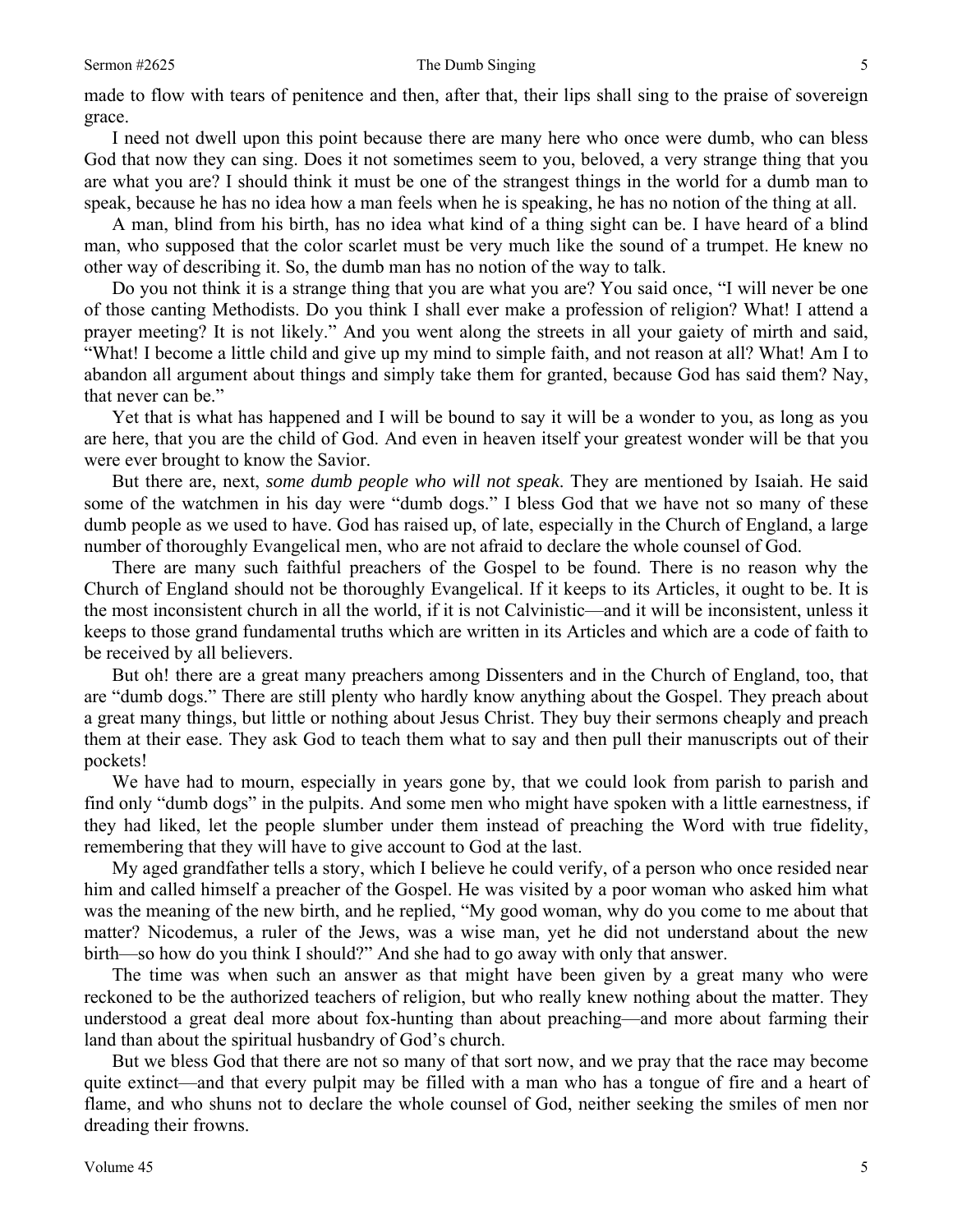We have, in our text, a promise that it shall be so. "The tongue of the dumb shall sing." And ah! when God makes them sing, they sing well. You remember Rowland Hill's story, in "*The Village Dialogues*" about Mr. Merriman? He was a sad scapegrace of a parson and was to be seen at every fair, and revel, and used seldom to be found in his pulpit when he should have been.

 But when he was converted, he began to preach with tears running down his face. The church soon became crowded, but the squire would not go and locked up his pew. So Mr. Merriman had a little ladder made outside the door, as he did not wish to break it open, and the people used to sit on the steps, up one side and down the other, so that there was twice as much room as there was before.

 No people make such good preachers as those who were once dumb. If the Lord opens their mouths, they will think they cannot preach often enough, and earnestly enough, to make up for the mischief they did before. Chalmers himself might never have been so eloquent a preacher had he not been for a long time a dumb dog.

 He preached morality, he said, till he made all the people in his parish immoral. He kept on urging them to keep God's law till he made them break it. But when he turned round and began to preach Christ's Gospel, then the dumb began to sing. Oh! may God work this change in every one of us! If we are dumb as professed ministers, may He open our mouths and force us to speak forth His Word, lest, at the last day, the blood of our hearers' souls should be found upon our skirts and we should be cast away as unfaithful stewards!

 I now introduce you to a third sort of dumb people. They are dumb because *they dare not speak*. They are good people, blessed souls. Listen to one of them—"I was dumb, I opened not my mouth; because thou didst it." Ah! it is blessed to be dumb in that fashion. The Lord's servant will often have to be dumb under trials and troubles.

 When Satan tempts him to repine, he will put his finger to his lip and say, "Hush, murmuring heart. Be still!" "Wherefore doth a living man complain, a man for the punishment of his sins?" Even the child of God will sometimes do as Job did when he sat down upon the ground for seven days and seven nights and said not a word, for he felt that his trouble was so heavy that he could say nothing. It would have been as well if he had kept his mouth shut for the next few days—silence would not have been so bad as some things that he uttered.

 There are times when you and I, beloved, are obliged to keep the bridle on our tongues lest we should murmur against God. We are in evil company. Perhaps our spirit is hot within us and we want to take vengeance for the Lord. We are like the friends of David who would have slain Shimei. "Let us cut off this dead dog's head," we say, and then Jesus tells us to put our sword into its scabbard, for "the servant of the Lord must not strive." How often have we thus been dumb!

 Sometimes, when there have been slanders against our character and men have maligned us, oh! how our fingers have itched to be at them! But we have said, "No. Our Master did not answer His accusers and He has left us an example that we should follow His steps." The chief priests accused Him of many things, but "He answered them not a word." We have found it difficult to be dumb, like the sheep when it is brought to the shearer, or the lamb when it is in the slaughterhouse. We could scarcely keep quiet.

 When we have been upon our beds in sickness we have tried to quench every murmuring word. We have not let a sentence escape our lips when we could possibly avoid it, but notwithstanding all that, we have found it hard work to keep dumb—though it is blessed work when we are enabled to do it.

 Now, you who have been dumb under great sorrow. You whose songs have been suspended because you dare not open your lips, lest sighs should usurp the place of praise, come, listen to this promise— "The tongue of the dumb shall sing." Yes, though you are in the deepest trouble now and are obliged to be silent, you shall yet sing. Though, like Jonah, you are in the belly of hell, as he called it—though the earth with her bars seems to be about you forever, and the weeds are wrapped about your head—yet you shall look again towards His holy temple. Though you have hung your harp upon the willows, bless God that you have not broken it. You will have further use for it, by and by, and you shall take it down from its resting place and—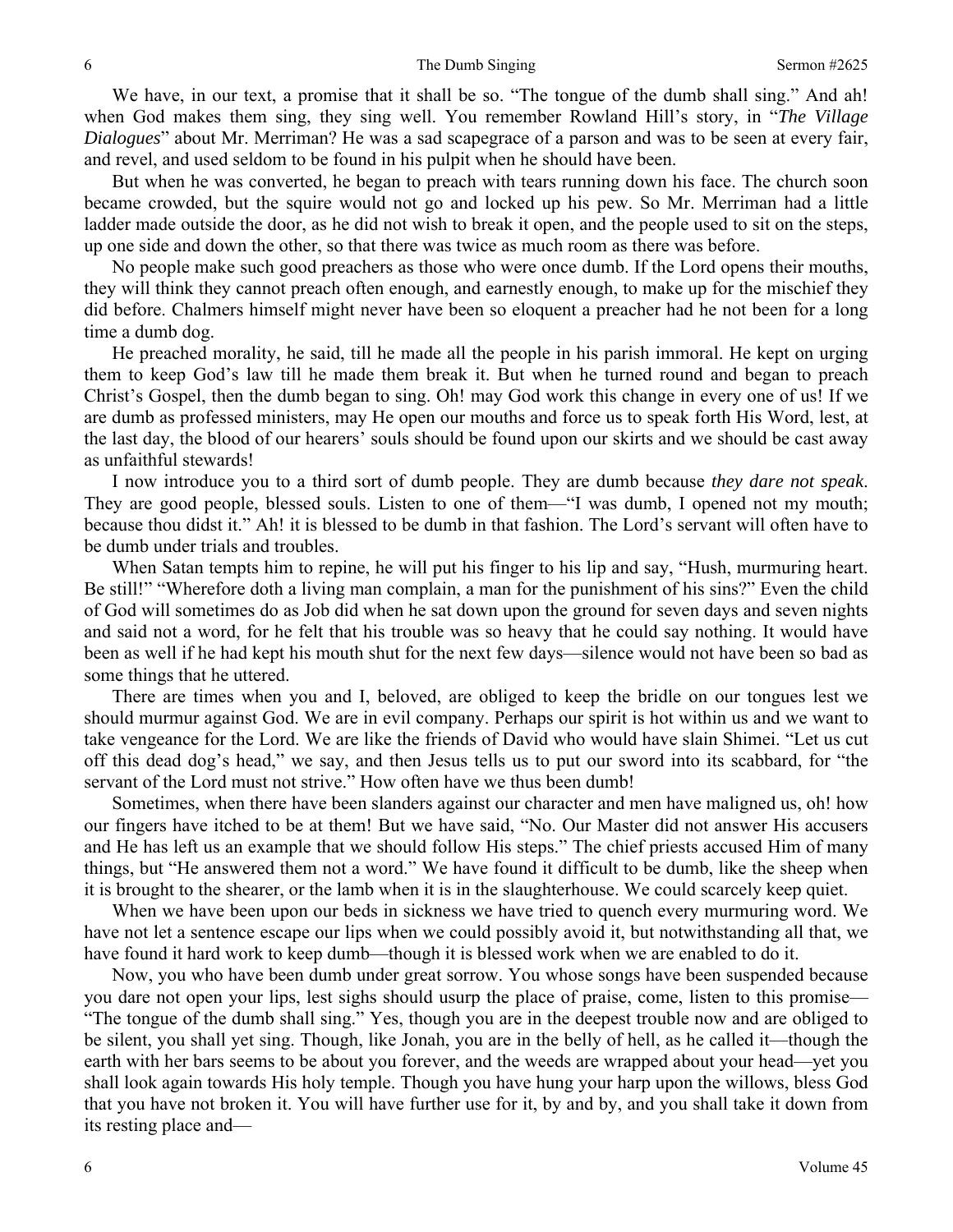### Sermon #2625 The Dumb Singing 7

## *"Loud to the praise of love divine, Bid every string awake."*

 If you have no songs in the night, yet the Lord shall compass you about with songs of deliverance. If you cannot sing His praises now, you shall do so by and by, when greater grace shall have been poured into your heart, or when delivering mercy shall be the subject of your song, in better days that are yet to come.

 But blessed be God, we are not always to be silent in affliction. We are bound to sing. Though we are dumb as to murmuring, we ought to sing God's praises. An old Puritan said, "God's people are like certain birds—they sing best in cages." He meant, "God's people often sing the best when they are in the deepest trouble."

 Said old Master Brooks, "The deeper the flood was, the higher the ark went up toward heaven." So is it with the child of God—the deeper his troubles, the nearer to heaven he rises, if he lives close to his Master. Troubles are called weights, and weights, you know, generally clog us and keep us down to the earth. But there are ways, by the use of the laws of mechanics, by which you can make a weight lift you—and so it is possible to make your troubles lift you nearer heaven, instead of letting them sink you.

 God has sometimes opened our mouth when we were dumb—when we were ungrateful and did not praise Him, He has opened our mouth by a trial. And though, when we had a thousand mercies, we did not praise Him, yet when He sent a sharp affliction, then we began to do so. He has thus made the tongue of the dumb to sing.

 I will mention one more kind of dumb people and then I shall have done with this part of my subject. There are *those who have nothing to say* and therefore they are dumb. I will give you an instance. Solomon says, in the Proverbs, "Open thy mouth for the dumb" and he shows, by the context, that he means those who, in the court of judgment, have nothing to plead for themselves and must stand dumb before the bar.

Like that man of old, who, when the king came in to see the guests, had not on a wedding garment and when the king said, "Friend, how camest thou in hither not having a wedding garment?" stood speechless—not because he could not speak, but because he had nothing to say. Have not you and I been dumb, are we not now dumb, when we stand on law terms with God, when we forget that Jesus Christ and His blood and righteousness were our full acquittal?

 Are we not obliged to be dumb when the commandments are laid bare before us and when the law of God is brought home to our conscience? There was a time with each of us, and not long ago with some here present, when we stood before Moses' seat and heard the commandments read. And when we were asked, "Sinner, can you claim to have kept those commandments?" we were dumb.

 Then we were asked, "Sinner, can you give any atonement for the breach of those commandments?" and we were dumb. We were asked, "Sinner, can you, by a future obedience, wipe out your past sin?" We knew it was impossible and we were dumb. Then we were asked, "Can you endure the penalty? Can you bear to suffer forever in the flames of hell? Can you endure torments that shall never cease? Can you dwell with everlasting burnings and abide with eternal fires?" and we were dumb.

 Then we were asked the question, "Prisoner at the bar, have you any reason to plead why you should not be condemned?" and we were dumb. And we were asked, "Prisoner, have you any helper? Have you anyone who can deliver you?" and we stood dumb, for we had nothing to say.

 Ay, but blessed be God, the tongue of the dumb can now sing! And shall I tell you what we can sing? Why, we can sing this, "Who shall lay anything to the charge of God's elect?" Not God, for He has justified us. "Who is he that condemneth?" Not Christ, for "it is Christ that died, yea, rather, that is risen again, who is even at the right hand of God, who also maketh intercession for us."

We who had not a word to say for ourselves, can now say everything. We can say to our Lord—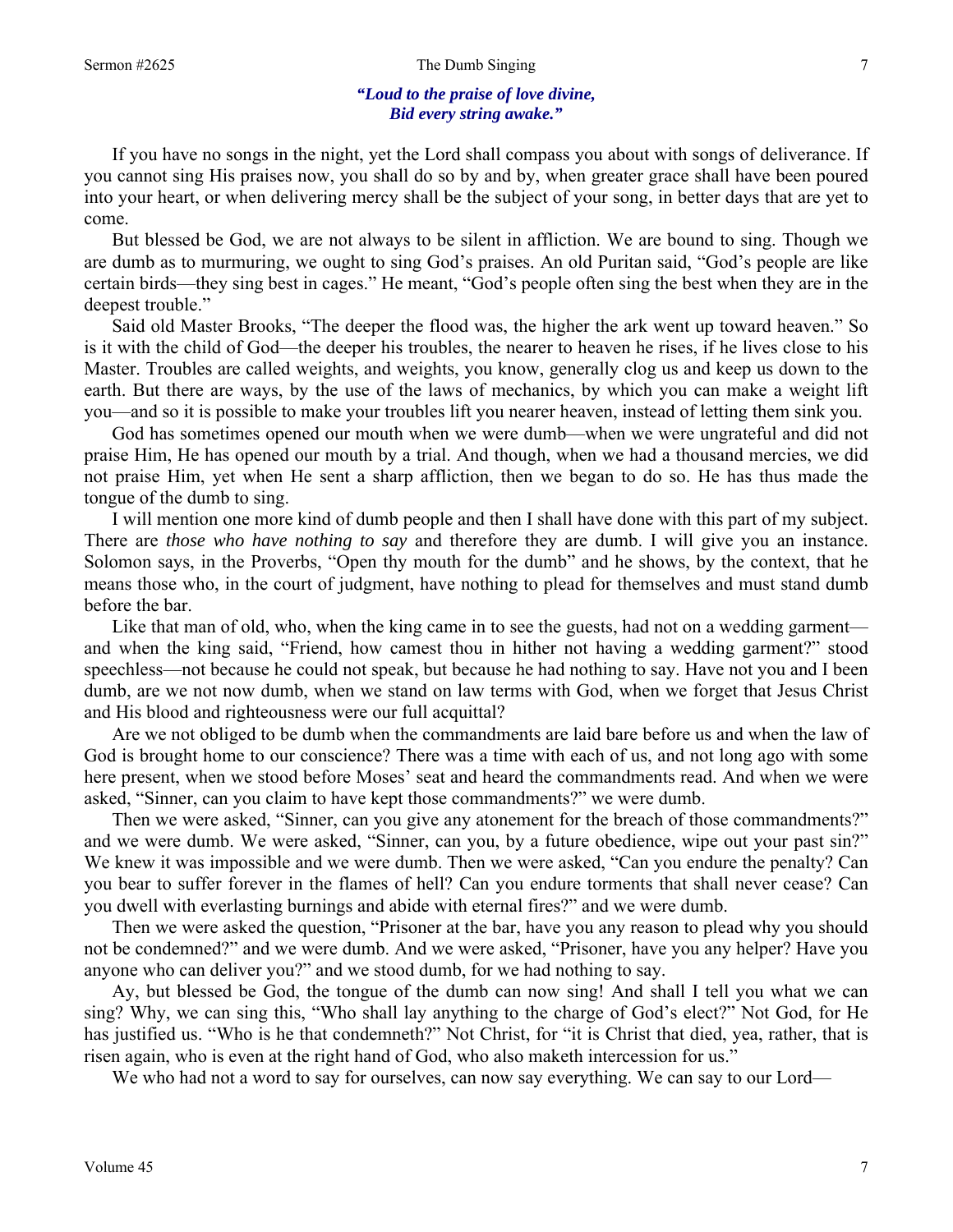*"Bold shall I stand in that great day, For who aught to my charge shall lay? While through Thy blood absolved I am From sin's tremendous curse and shame?"* 

Yes, the dumb ones can sing. So shall you, poor dumb one, if God has made you dumb by taking away all the names of Baali out of your mouth—if He has taken away all your self-righteousness and all your trust in yourself—as truly as ever He has shut your mouth, He will open it. If God has killed your self-righteousness, He will give you a better one. If He has knocked down all your refuges of lies, He will build you up a good refuge. He has not come to destroy you. He has shut your mouth that He may fill it with His praise.

 Be of good cheer. Cast your eye to the cross. Look to Jesus. Put your confidence in Him and even you, who think yourself a castaway—even you, poor weeping Mary—even you shall yet sing of redeeming grace and dying love.

**III.** Now I have to conclude by noticing THE OCCASIONS WHEN THE TONGUE OF THESE DUMB PEOPLE SINGS THE BEST.

When does the tongue of the dumb sing? Why, I think it sings always, little or much. If it is once set at liberty, it will never leave off singing. There are some of you people who say that this world is a howling wilderness. Well, if so, you are the howlers, you make all the howling. If you choose to howl, I cannot help it, but I prefer the promise of my text, "Then shall the tongue of the dumb," not howl, but "sing."

 Yes, they do sing always, little or much. Sometimes, it is in a low note. Sometimes, they have to go rather deep in the bass, but there are other times, when they can mount to the highest notes of all. They have special times of singing. *When they lose their burden at the foot of the cross—*that is the time when they begin to sing.

 Never did a harp of heaven sound so sweetly as when touched by the finger of some returning prodigal. Not even the songs of the angels seem to me to be so sweet as that first song of rapture which rushes forth from the inmost soul of the forgiven child of God. You know how John Bunyan describes it. He says, when poor Christian lost his burden at the cross, he gave three great leaps and went on his way singing.

 We have not forgotten those three great leaps—they were great leaps of praise. We have leaped many times since then with joy and gratitude, but we think we never leaped so high as we did at the time when we saw our many sins all gone and our transgressions covered up in the tomb of the Savior. So you see, dear friends, that is one time when we can sing—when we lose our burden at the cross.

 And after that, do God's people sing? Yes, they have sweet singing times *in their hours of communion*. Oh! the music of that word "communion," when it is heard in the soul—communion with Jesus, fellowship with Jesus—whether in His sufferings or in His glories! These are singing times, when the heart is lifted up to feel its oneness with Christ, and its vital union with Him, and is enabled to "rejoice in hope of the glory of God," through communion with the Savior.

 Have you not had some precious singing times at the Lord's table? Ah! when the bread has been broken, and the wine poured out, how often has it been to me a time of song when the people have all joined in singing,—

> *"Gethsemane, can I forget? Or there Thy conflict see, Thine agony and bloody sweat, And not remember Thee?*

*"When to the cross I turn my eyes, And rest on Calvary, O Lamb of God! my sacrifice!*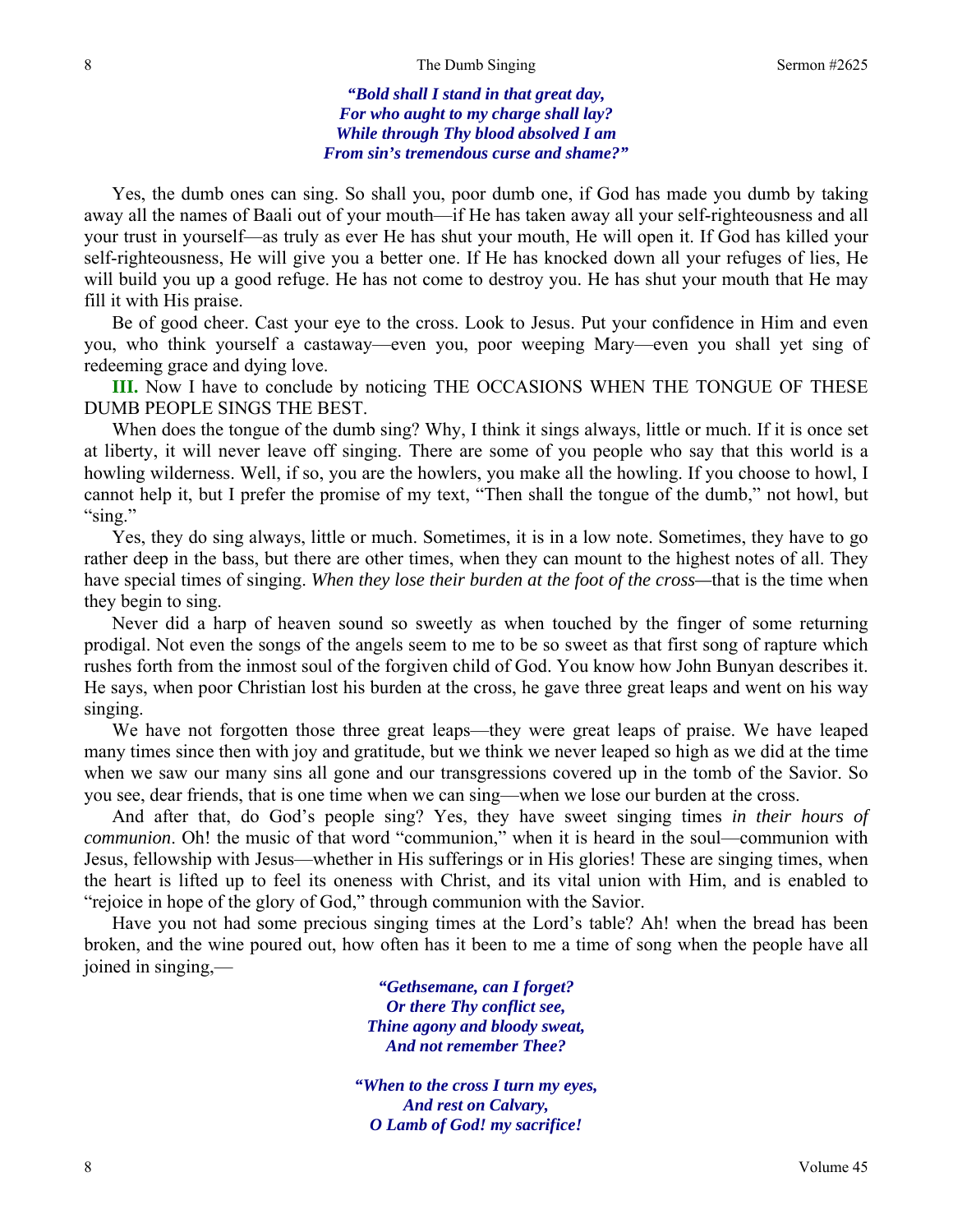#### Sermon #2625 Sermon #2625 Sermon #2625 Sermon #2625 Sermon #2625 9

#### *I must remember Thee."*

I am in the house of God, I think—every day. I believe that David could not have asked for more than I have received, when he prayed that he might dwell in the house of the Lord forever, for I spend more of my time in the house of God than I do anywhere else.

 But my best moments are at the Lord's table. I do rejoice then, when I have no thought of what I have to say to others, but simply sit down amongst the Lord's family and taste my morsel of bread, and have my sip of the wine. Oh! it is then that the soul finds its Savior precious. I look forward for every month to come, when I may once more sit at the table of my Master and spiritually eat His flesh and drink His blood, and feel that I have indeed life in Him, because I am in true union with Him. Ah! these are singing times to the family of God.

 And so, sometimes, are *preaching times and hearing times. Prayer meetings are often special singing times—in fact, all the means of grace* will very frequently be blessed of God to be to us the occasions of song.

 But lastly, my dear friends, for I cannot stop to mention all these singing times, the best we shall have will be *when we come to die.* Ah! there are some of you who will be like what is fabled of the swan. The ancients said that the swan never sang in his lifetime, but always sang as he was about to die. Now, there are many of God's desponding children, who seem to go live their life under a cloud, but they get a swan's song before they die.

 The river of their life comes running down, perhaps, black and miry with troubles—and when it begins to touch the white foam of the sea, there comes a little glistening in its waters. So, beloved, though we may have been very much dispirited by reason of the burden of the way, when we get to the end, we shall have sweet songs.

 Are you afraid of dying? Oh! never be afraid of that. Be afraid of living. Living is the only thing which can do us mischief—dying never can hurt a Christian. Afraid of the grave? It is like the bath of Esther, in which she lay for a time, to purify herself with spices. The grave fits the body for heaven. There it lies, and corruption, earth, and worms do but refine and purify our flesh.

 Be not afraid of dying—it does not take any time at all. Death is emancipation, deliverance, heaven's bliss to a child of God. Never fear it—it will be a singing time. You are afraid of dying, you say, because of the pains of death. Nay, they are the pains of life—of life struggling to continue. Death has no pain—death itself is but one gentle sigh, the fetter is broken, and the spirit fled.

 The best moment of a Christian's life is his last one, because it is the one that is nearest heaven—and then it is that he begins to strike the keynote of the song which he shall sing to all eternity. Oh, what a song will that be! It is a poor noise we make now, when we join the song here, perhaps we are almost ashamed to sing. But up there our voices shall be clear and good. And there—

> *"Loudest of the crowd we'll sing, While heaven's resounding mansions ring With shouts of sovereign grace."*

The thought struck me, the other day, that the Lord will have in heaven some of those very big sinners who have gone further astray than anybody else that ever lived—just to make the melody complete by singing some of those alto notes we sometimes hear, which you and I, because we have not gone so far astray, will never be able to utter. I wonder whether one has stepped into this chapel, this morning, whom God has selected to take some of those alto notes in the scale of praise? Perhaps there is one such here. Oh! how loudly will he sing, if grace, free grace, shall have mercy upon him!

 And now, farewell, with just this parting word. My brethren, members of this church, strive together in your prayers, that God may bless you. Be not content with what you are, however prosperous you may be, but seek to increase more and more. Pray that you and your children may be added to the church of Christ here, and may live to see others added too.